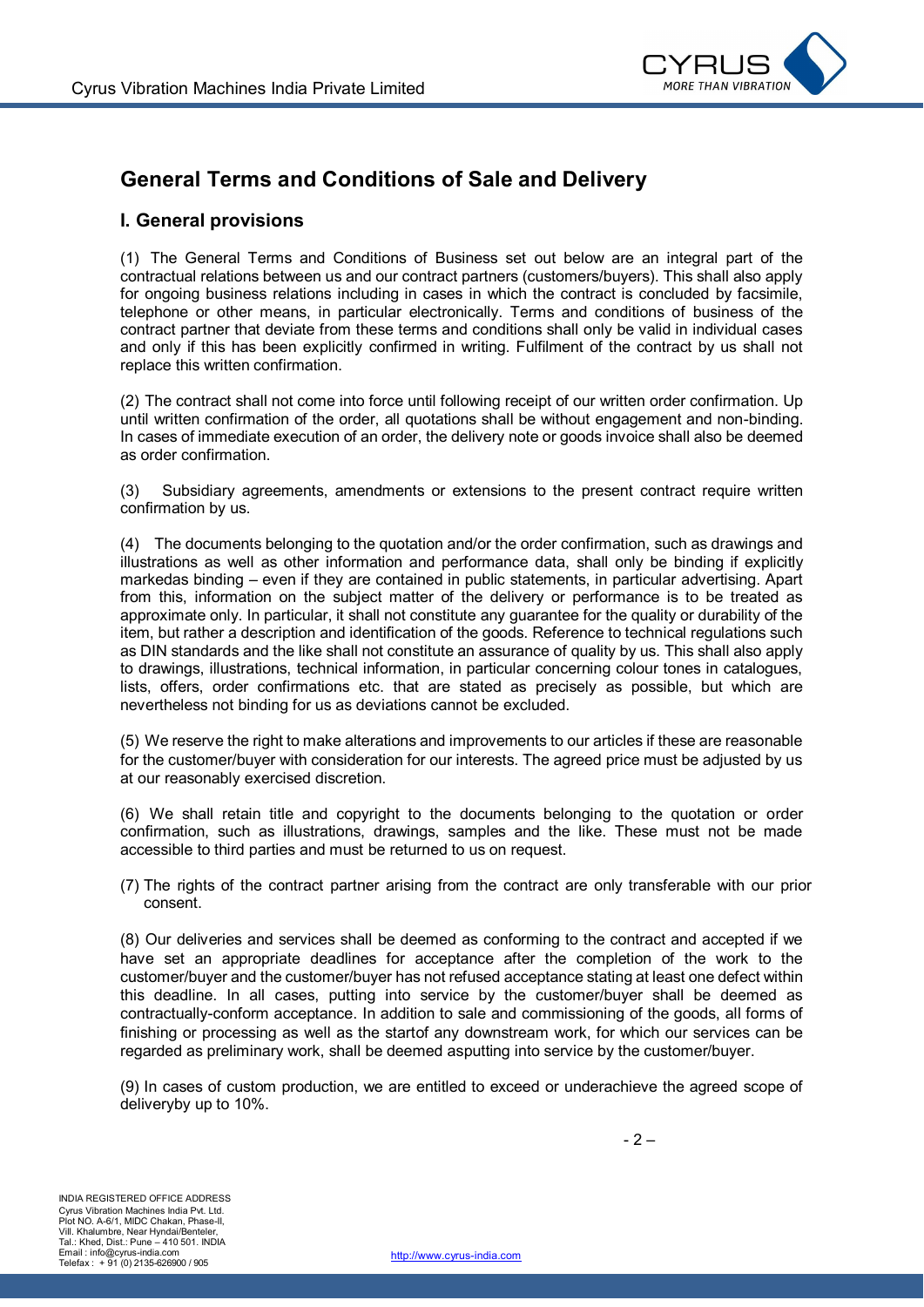

### **II. Prices and payment terms**

(1) Our prices are to be understood as ex-warehouse or ex-works, strictly net and subject to value addedtax at the respective statutory rate, plus transport costs and the costs of normal packing. Prices stated as freight paid shall apply subject to the proviso of unhindered rail, road and ship transport using the traffic routes that come into consideration. Dead freight shall be for the account of the customer. Special packing will be invoiced separately.

(2) If no agreement to the contrary has been made on the basis of our quotation or the written orderconfirmation, payments shall be due as follows:

14 days less 2% settlement discount, the date of receipt by us shall be authoritative. For payments received later discount deductions shall be excluded.

Partial payments as well as freight and packing costs invoiced separately are not discountable. Bills of exchange and cheques shall not apply as means of payment and exclude the deduction of a settlement discount.

(3) The prices stated in the order confirmation are binding in the event of delivery within four months following conclusion of the contract. In the event of later delivery, we shall be entitled to increase the prices if circumstances change subsequent to conclusion of the contract, in particular an increase in raw material prices and wage or transport costs, or an increase in our purchasing prices. In such cases, price alterations are only possible within the scope of and for the purpose of balancing out the said increases inprices and costs.

(4) Special packing requests of the customer/buyer must be notified to us in writing at the latest four weeks prior to the delivery or dispatch date. Additional costs resulting from this must be reimbursed bythe customer/buyer.

(5) The pallets, containers or the like, explicitly marked in the invoice and/or notification of dispatch as loaned packing, must be returned freight-free in a clean and undamaged condition.

(6) At the special, written request of the customer/buyer and against acceptance of the costs by the latter,we shall arrange insurance of the delivery against theft, breakage, damage through transport, fire and water as well as against other insurable risks.

(7) The withholding of payments by the customer/buyer is excluded if the counterclaims result from another contractual relation. If the counterclaim is based on the same contractual relation, the withholdingof payments is only admissible if the counterclaims concerned are undisputed or have been established by declaratory judgment.

(8) The customer/buyer can only declare offsetting against counterclaims if the claims concerned are undisputed or have been established by declaratory judgment.

(9) Bills of exchange will only be accepted by prior agreement and on account of payment only, as well assubject to the reserve of being discountable. If payment is made by bill of exchange, cheque or other remittance documents, the customer/buyer shall bear the costs of discounting and collection, provided nothing else has been explicitly agreed.

(10) If bill of exchange liability of the seller is created in connection with the payment of the purchasing price by the customer/buyer (cheque/bill of exchange procedure), the claim to the selling price shall not expire until redemption of the bill of exchange by the customer/buyer as drawee. Payments of the customer/buyer will be treated as collateral up until redemption of the bill of exchange and serve the purpose of securing our bill of exchange risk. If the customer/buyer redeems the bill of exchange, the payment will be offset against the purchasing price.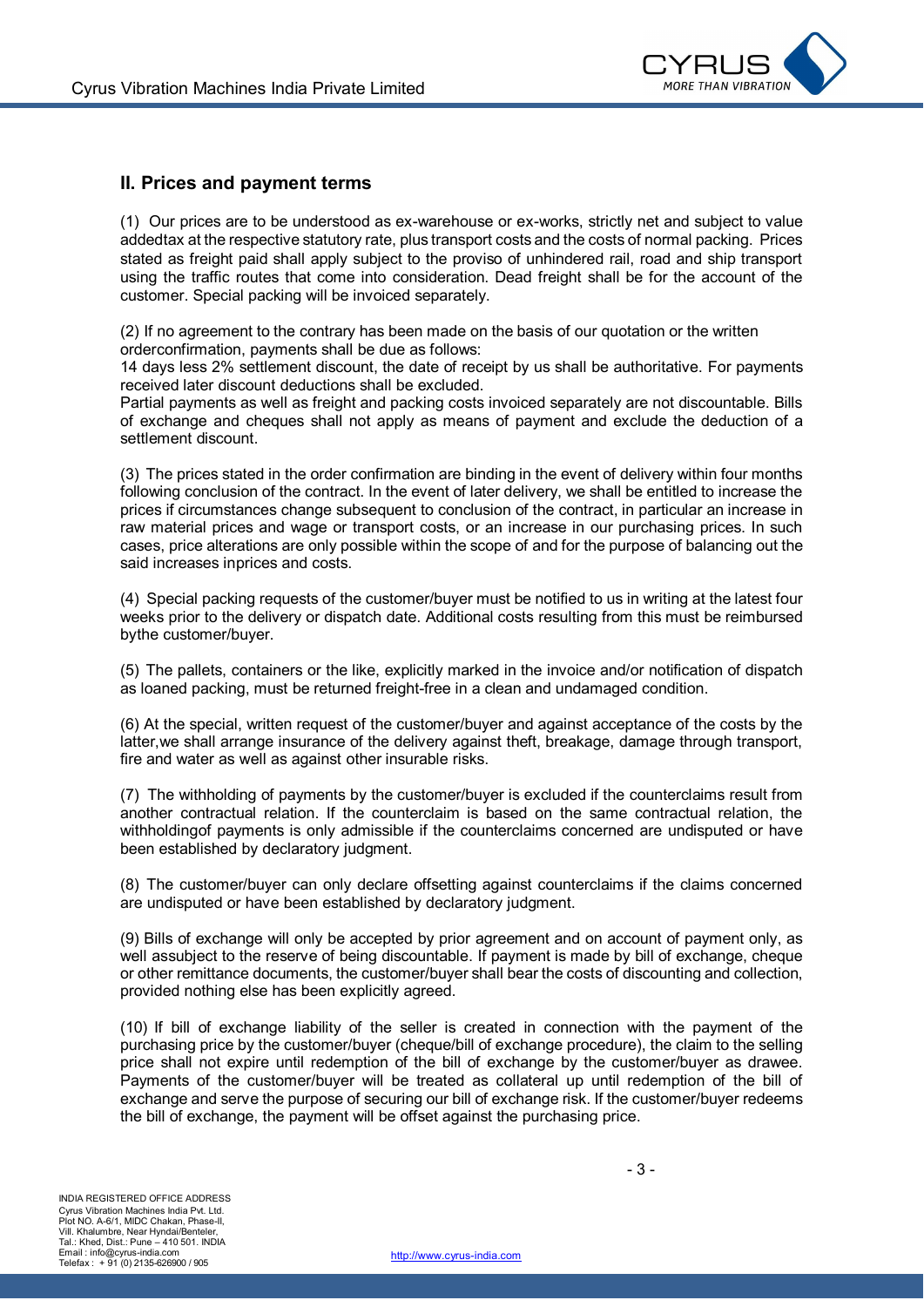

(11) If the customer/buyer defaults on a claim, either in part or in full, all our claims from the entire business relation shall become due immediately, without consideration for agreements to the contrary.

In this case, the customer must no longer sell the items under our sole or joint ownership, and must return them to us at our request. Furthermore, the customer must then no longer collect the claims assigned to us within the scope of the extended retention of title, but rather must inform the thirdparty debtor immediately of the assignment of the claim to us.

(12) If, in cases of default by the customer/buyer on payment of a claim, we are entitled to withdraw from the contract, we shall also be entitled to withdraw from all further contracts not yet executed. Additionally, in cases of default by the customer/buyer on payment of a claim, we shall be entitled to withhold fulfilmentof all further contracts until complete fulfilment of all claims to which we are entitled against the customer/buyer. The customer/buyer can avoid this right of retention through the provision of an absolute,indefinite guarantee from a bank, licensed for commercial operations in India, in the amount of all outstanding claims. We reserve the right to assert claims for damages.

(13) The customer/buyer hereby declares his agreement to the fact that we can declare offsetting against claims of the customer/buyer even if the due dates of the reciprocal claims are different or if payment by one party in cash and by the other party by bill of exchange or customer's bill has been agreed.

## **III. Basis for credit**

(1) A precondition for delivery is the creditworthiness of the customer/buyer. In the event of us receiving information subsequent to conclusion of the contract which gives us reason to believe that the granting of credit in the amount resulting from the order is not without risk, or in the event of facts arising which give rise to doubts in this respect, in particular a major deterioration in the economic situation (forced execution, cessation of payments, insolvency, dissolution of the business, transfer of ownership of the business), we shall be entitled to demand payment in advance, the provision of collateral or cash payment without consideration for any conflicting previous agreements.

(2) Subject to the same preconditions and following delivery to the customer/buyer, we shall be entitled toinspect the warehouse of the customer/buyer and to take provisional custody of goods subject to our retention of title or equitable liens up until payment in cash, without consideration for any conflicting previous agreements. Transport and storage costs shall be for the account of the customer/buyer.

(3) We shall also be entitled to the above mentioned rights under Subsections 1 and 2 in the event of failure by the customer/buyer to comply with the terms and conditions of payment.

## **IV. Delivery periods and delivery deadlines**

(1) In the absence of any explicit statement to the contrary in the order confirmation, the delivery dates indicated by us are non-binding and no guarantee will be assumed for adherence to these.

(2) The delivery period shall begin on the date of final confirmation of the order, not, however, before complete clarification of all execution details, in particular receipt of any documents to be provided by the customer as well as receipt of any down payment agreed and due upon conclusion of the contract. Adherence to the delivery deadline also presupposes fulfilment of the contractual obligations of the customer/buyer, in particular all obligations to cooperate such as the provision of the documents to be provided by him, the provision of materials, approvals, releases etc.

(3) Without prejudice to our rights from default, the agreed delivery period shall be extended by the periodduring which the customer/buyer is in default on his obligations from this or any other contract.

- 4 –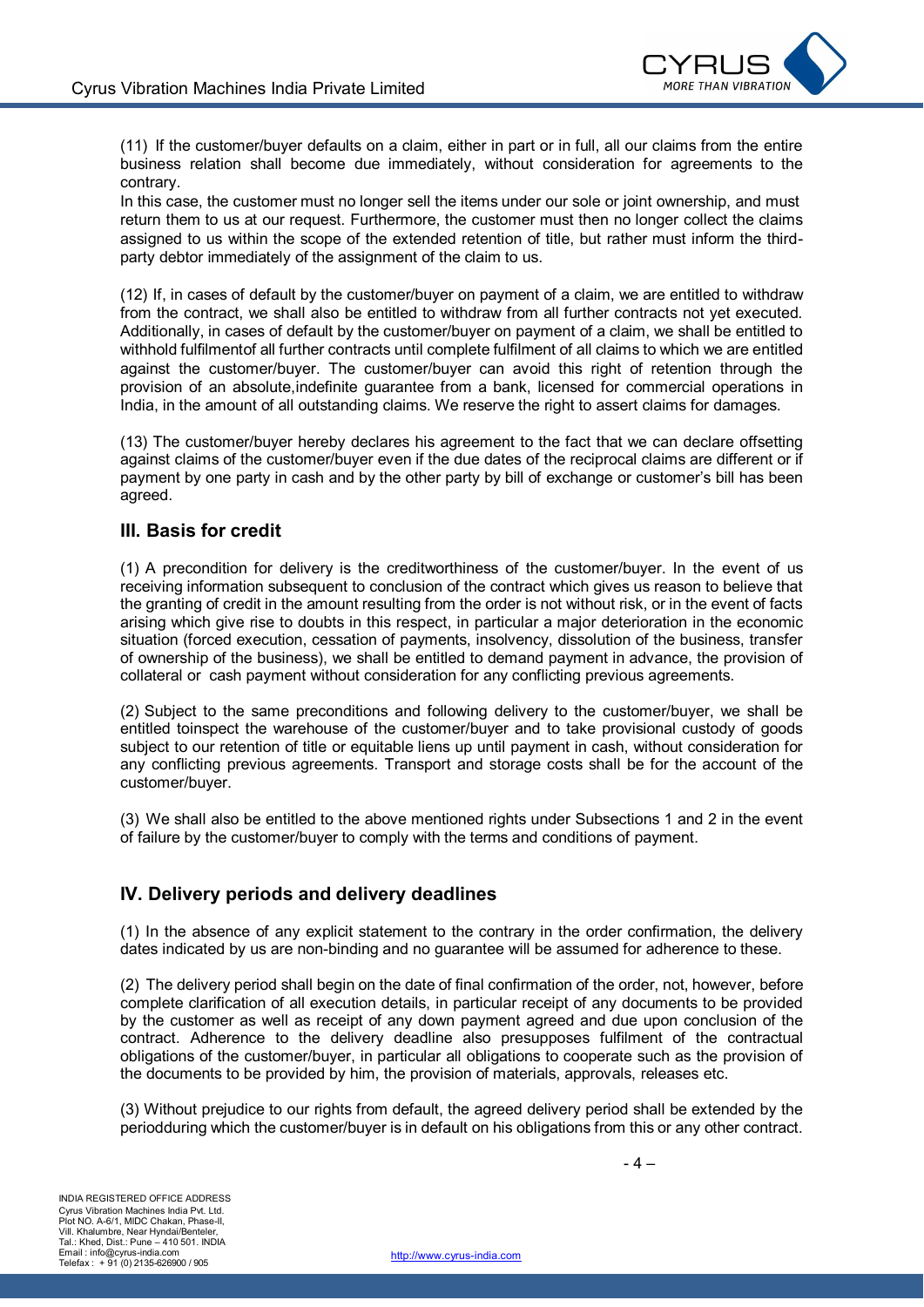

(4) The delivery period shall be considered adhered to if the delivered item has left the works prior to expiry of the delivery period or, in the event of collection by the customer/buyer, is ready for dispatch

and the customer/buyer has been notified of this. The customer/buyer cannot reject partial deliveriesunless these are unreasonable for him.

(5) The agreed deadlines shall also be considered as complied with through notification of availability for dispatch, if the delivered items cannot be delivered on time or the service cannot be provided on time without fault on our part. The delivery period shall be extended to an appropriate extent in the event of measures within the scope of industrial disputes, in particular strikes and lock-outs, in the own company as well as in third-party companies , provided we are not guilty of any failure to take over, to take precautions or to avert; furthermore, in the event of unforeseen occurrences such as mobilisation, war, blockade, import and export bans, special statutory or official regulations, a lack of raw materials or fuel, fire or traffic closures, or force majeure, if such hindrances demonstrably have an influence on the completion or delivery of the delivered item and occur in our company, in an upstream supply company orwith a subcontractor or transport company and are not attributable to us, whereby our liability is only excluded for slight negligence. If the above circumstances apply, we shall also be entitled to withdraw from the contract. The above mentioned extensions of delivery periods shall also apply if the disturbances occur while we are in default.

(6) In the event of culpable failure to comply with a binding delivery period for reasons other than those set out in Point IV Subsection 5, the customer/buyer can, following expiry of an appropriate period of grace set in writing as well as given the presence of all other statutory preconditions, only withdraw from the contract. Claims for damages cannot be asserted unless we have acted intentionally or with gross negligence.

(7) If dispatch is delayed at the request of the customer/buyer or for reasons for which the customer/buyer is responsible, we shall, with effect from one month following notification of availability for dispatch, invoice the customer/buyer for the costs resulting through storage – in the event of storage in our worksat least 1.0% of the invoice amount for each month or part thereof (subject to the reserve of demonstration of significantly lower costs). The assertion of farther reaching rights as a result of default shall remain unaffected.

(8) In addition, we shall be entitled – following the setting and unsuccessful expiry of an appropriate deadline for acceptance – to dispose of the delivered item in another manner and to supply the customer/buyer anew within an appropriate period, or to withdraw from the contract and/or to claim damages.

(9) Special acceptance of the goods must be agreed. This acceptance shall take place in our works onthe agreed acceptance date. If this acceptance is not carried out within three days of the acceptance date, acceptance shall de deemed as carried out, or the goods as defect-free upon leaving our works.

## **V. Security interests**

(1) We shall retain title to the goods delivered by us, as well as to any items resulting from their finishing and processing, until fulfilment of all current and future claims to which we are entitled against the customer/buyer from the business relation, including conditional and time-restricted claims and irrespective of the legal grounds. The claim secured as defined above also includes expenses resulting in connection with the conclusion and execution of the contract, the maintaining of the item and the assertion of the rights to the item reserved by us. These are in particular: costs of acceptance, dispatch, packing as well as interest after the due date and default interest, costs for the setting, storage and insurance as well as the costs incurred by us through the judicial or extrajudicial assertion of our rights. If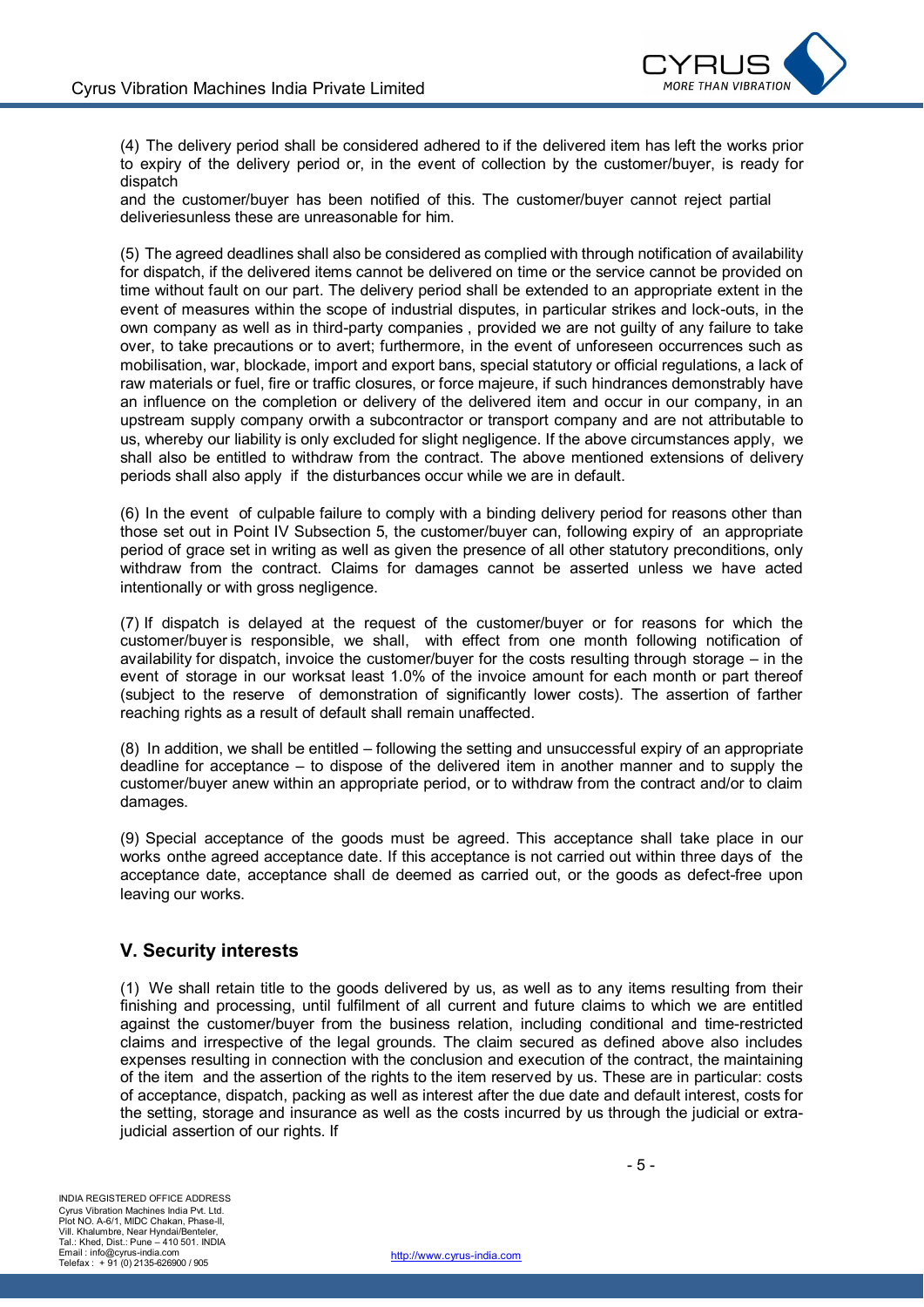

legally admissible, we shall, in the event of default on payment by the customer/buyer, also be entitled to assert the rights from the retention of title without withdrawing from the contract. If bill of exchange liabilityof the seller is created in connection with payment of the

purchasing price by the customer/buyer (cheque/bill of exchange procedure), the retention of title shall not lapse before redemption of the bill of exchange by the customer/buyer as drawee.

(2) The customer/buyer is obliged to store the goods subject to retention of title separately and to markthem separately. The customer is not entitled to pledge or transfer goods by way of security if these arecovered by our equitable liens. The customer/buyer is only entitled to sell the goods delivered in theordinary course of business, in return for cash payment and subject to extended retention of title. Transferby way of security, pledging and other disposals that endanger our rights are not permitted. Anyprocessing or treatment will be carried out by the customer/buyer for us, without this resulting in obligations for us. If the customer/buyer processes our equitable liens with other articles owned by him,we shall be entitled to sole ownership of the new items. If the customer processes or mixes our equitableliens with other articles not owned by him, we shall be entitled to joint ownership of the new items in theratio of the value of the goods, transferred by way of security, to the other articles at the time ofprocessing and treatment. The customer/buyer hereby transfers to us henceforth any joint ownershipshares to which he is entitled as a result of joining or combining or mixing of the goods delivered withother items. If, following finishing or processing, the customer/buyer acquires any joint ownership sharesof third parties to the new item, in particular as a result of payment of the claim of the third party, (joint)ownership shall pass to us. The customer/buyer hereby also assigns his claims to acquisition of the jointownership to us henceforth. The customer/buyer will keep the items free of charge and with the diligenceof a prudent businessman. He shall be liable for own, intentional or negligent conduct, likewise for that ofhis legal representatives and of persons used by him for fulfilment of his obligations.

(3) In the event of onward sale of our goods or of the new items produced from these, the customer/buyermust draw the attention of his customers to our ownership.

(4) The customer/buyer hereby transfers to us henceforth the claims to which he is entitled from the onward sale (processed or non-processed), or on any other legal grounds concerning our equitable liens, in their full amount. This also includes claims for damages as a result of damage to or destruction of the goods transferred by way of security or from unjustified enrichment, irrespective of whether these are contractual or statutory entitlements against the party causing the damage, insurance companies or other third parties, as well as claims for compensation for benefits obtained. If the conditional commodity is soldby the customer/buyer in a non-processed condition together with own or third-party goods, the customer/buyer shall assign the claims resulting from the onward sale to us in the amount of the value of the conditional commodity. If the share of the purchasing price attributable to the sale of our conditional commodity is higher than the value of our conditional commodity, we shall also be entitled to theadditional amount.

(5) If we acquire joint ownership to the new item through finishing or processing of our equitable liens withgoods of other suppliers, the assignment in the event of onward sale shall cover the share of the claim corresponding to our joint ownership share if this can be calculated; otherwise, the invoice value of our processed goods transferred by way of security. The exceeding claim from the sale of the total item is hereby assigned to us subject to the condition precedent of satisfaction of the secured claim of the jointly entitled supplier(s). The customer/buyer hereby assigns to us henceforth any claims against other jointly-entitled suppliers to retransfer of the claim from the onward sale.

(6) If the finishing or processing is carried out within the scope of a contract for work and services or a contract for work and materials, the customer/buyer shall also assign the pro-rata claim to work remuneration – corresponding to the value of the goods transferred by way of security – to us in advance.

- 6 –

INDIA REGISTERED OFFICE ADDRESS Cyrus Vibration Machines India Pvt. Ltd. Plot NO. A-6/1, MIDC Chakan, Phase-II, Vill. Khalumbre, Near Hyndai/Benteler, Tal.: Khed, Dist.: Pune – 410 501. INDIA Email : info@cyrus-india.com Telefax : + 91 (0) 2135-626900 / 905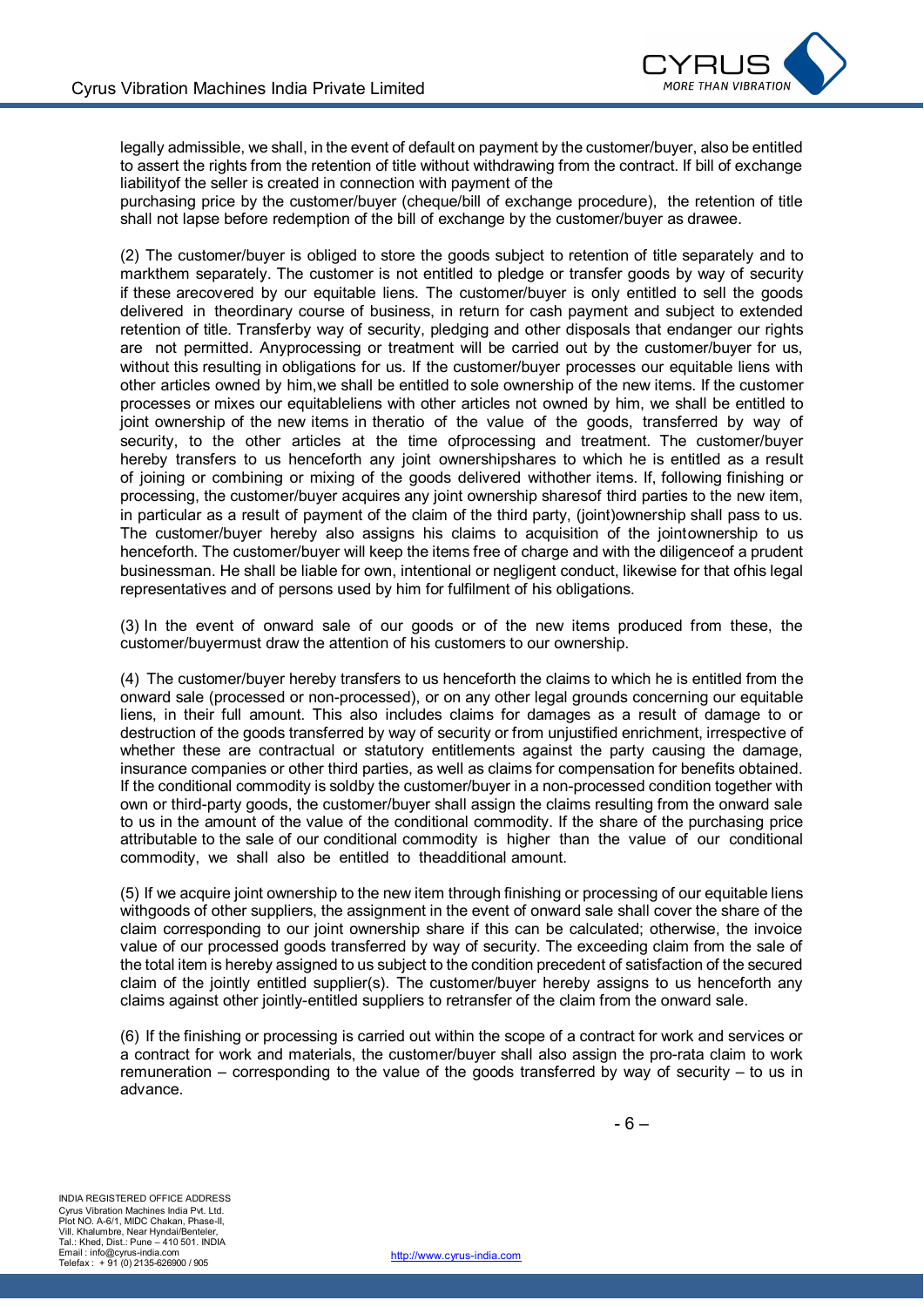

(7) If the above mentioned claims are included in a current account relation by the customer/buyer, the current account claims are hereby assigned to us in their full amount. Following balancing out, they shall be replaced by the balance which is considered as assigned up to the amount accounted for by

the original current account claims. This shall apply accordingly for the closing balance in the event of ending of the current account relation.

(8) As long as the customer/buyer fulfils his obligations, all assignments will be treated as a dormant assignment and the customer/buyer will be authorised to collect the claim The customer/buyer must post the amounts received against the assigned claim separately and must keep them separately.

(9) In the event of the contracts, concluded by the customer/buyer within the scope of the onward sale of the goods, transferred by way of security, being invalid or null and void, the customer/buyer hereby assigns henceforth to us the statutory claims to which he is entitled instead of the contractual claims assigned, in particular claims to enrichment, in the same scope.

(10) If and in so far as the registration and/or the fulfilment of other requirements is a precondition for the effectiveness of the transfer by way of security, the customer/buyer is obliged to carry out all actions necessary for this immediately and at his own expense and to make all required notifications.

(11) If the value of the collateral exceeds our claims by more than 20%, the customer/buyer shall be entitled to demand corresponding release of collateral. The customer/buyer is obliged to provide us with evidence of the continued existence of the collateral on request, and to provide all information required fortheir valuation.

(12) The customer/buyer must notify us immediately of access to the equitable liens or the assigned claims by third parties, in particular enforcement measures, and must hand over the documents required for intervention. The costs of the intervention shall be for the account of the customer/buyer.

(13) The costs of any return transport of the equitable liens in the event of violation of the contract shallbe for the account of the customer/buyer.

(14) If the liabilities of the customer/buyer are settled by direct debit, our rights from the equitable liens regulated above shall remain until such time as revocation of the direct debit is no longer possible, in so far as our rights do not continue to apply anyway on the basis of the above rulings.

(15) If the customer/buyer defaults on his liabilities secured by the above mentioned security interests, either in part or in full, or if we become aware of circumstances that can be considered as endangeringour rights, we can demand handover of the goods under our ownership, without previously declaring withdrawal from the contract or setting a deadline for fulfilment of the payment deadline. The existence of the contract and the obligation of the customer/buyer shall not be affected by any such demand and by handover of the goods.

#### **VI. Passing of risk – warranty – claims for damages**

(1) All risks shall pass to the customer/buyer upon handover of the delivered item to the freight forwarder or carrier. This shall also apply if partial deliveries are made or if we have also assumed other performances, for example the setting up of the delivered item, as well as in the event of freightfree delivery, cif, fob and similar transport clauses. In cases of transport using our vehicles and staff, all risks shall pass to the customer/buyer upon ending of the loading procedure. In the event of a delivery delay for which we are not responsible, all risks shall pass to the customer/buyer on the date of receipt of the notification of availability for dispatch.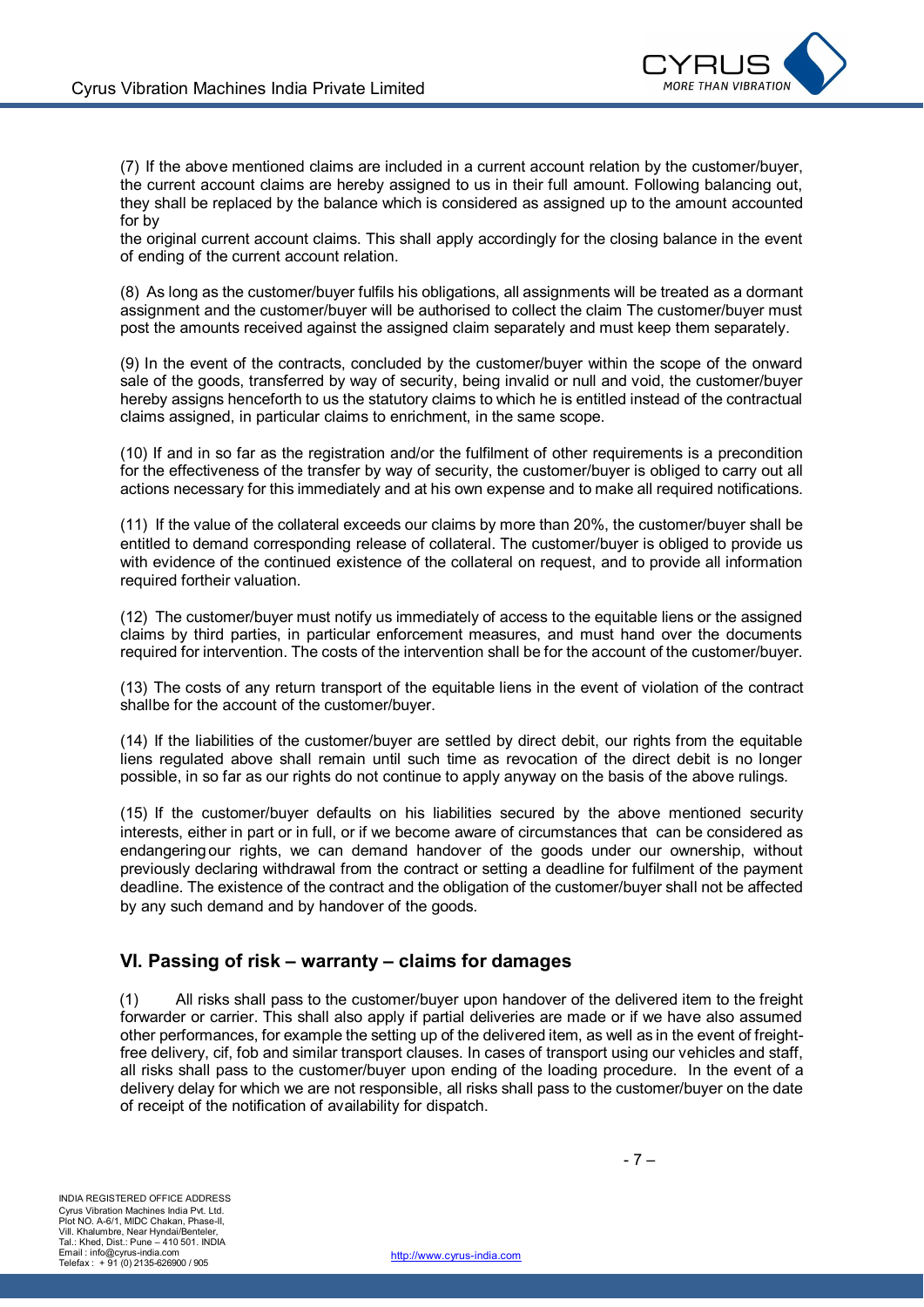

(1) If acceptance is required, this shall be authoritative for the passing of risk. This must be carried out immediately by the deadline for acceptance, alternatively following our notification of availability for acceptance. The customer/buyer cannot refuse acceptance due to the presence of an immaterial defect. In the absence of any agreement to the contrary, acceptance tests agreed in the contract will be carried out at our registered business domicile during normal working hours. If the contract does not contain any provisions regarding technical details, the prevailing general practice in the branch of industry concerned in the country of manufacture shall be authoritative for the tests.

(2) If processed goods are returned for reasons for which we are not responsible, the customer/buyershall bear all risks.

(3) We shall provide a warranty in accordance with the following regulations for defects to our services present at the time of passing of risk:

- (a) The customer/buyer is obliged to check our deliveries immediately and carefully, and to report any complaints. Obvious or recognised defects and variances as well as defects and variances that can be ascertained given thorough examination, must be reported to us by the customer/buyer immediately in writing with immediate discontinuation of any finishing or processing. Warranty obligations shall be excluded in the event of violation of the obligations to examine and report, and our performance shall be deemed as accepted. Farther-reaching statutory obligations and/or responsibilities of the customer/buyer shall remain unaffected. The same shall apply to farther-reaching statutory consequences of violation of such obligations/responsibilities.
- (b) If the customer/buyer does not give us the opportunity of satisfying ourselves of the defect and/or,in particular, if he does not provide us with the goods subject to complaint or samples thereof immediately on request, all warranty claims shall lapse.
- (c) In the event of justified, on-time notification of a defect, we shall be obliged to choose between repair, replacement delivery or production of a new item. If both forms of subsequent fulfilment involve disproportionate costs we shall be entitled to refuse both forms of subsequent fulfilment. If subsequent fulfilment fails or if we fail to comply with the obligation to make replacement delivery or fail to do so in accordance with the contract, the customer/buyer can choose between demanding a reduction in the remuneration or withdrawing from the contract; with divisible deliveries, the customer/buyer shall be entitled to these rights only for the defective part of the delivery, unless he is not able to use the defect-free part of the delivery. In the event of only minornon-conformity with the contract, in particular only minor defects, the customer/buyer shall not, however, be entitled to a right of withdrawal. If the customer/buyer chooses to withdraw from the contract on the basis of a legal or material defect and following failed subsequent fulfilment, he shall not additionally be entitled to damages due to the defect.
- (d) In particular, no warranty shall be assumed in the following cases: Unsuitable or incorrect use, defective assembly and/or commissioning by the customer/buyer or athird party, natural wear and tear, incorrect or negligent treatment, incorrect maintenance, unsuitable operating materials, defective construction work, unsuitable building ground, chemical, electrochemical or electric influences, unless we are responsible for these.
- (e) All warranty obligations shall lapse if the delivered item is altered by an outside party or through the installation of parts from an outside source, unless the defect is not causally related to the changes. The same shall apply if regulations for dispatch, packing, installation, treatment, use or maintenance are not complied with, or in cases of incorrect assembly or commissioning by the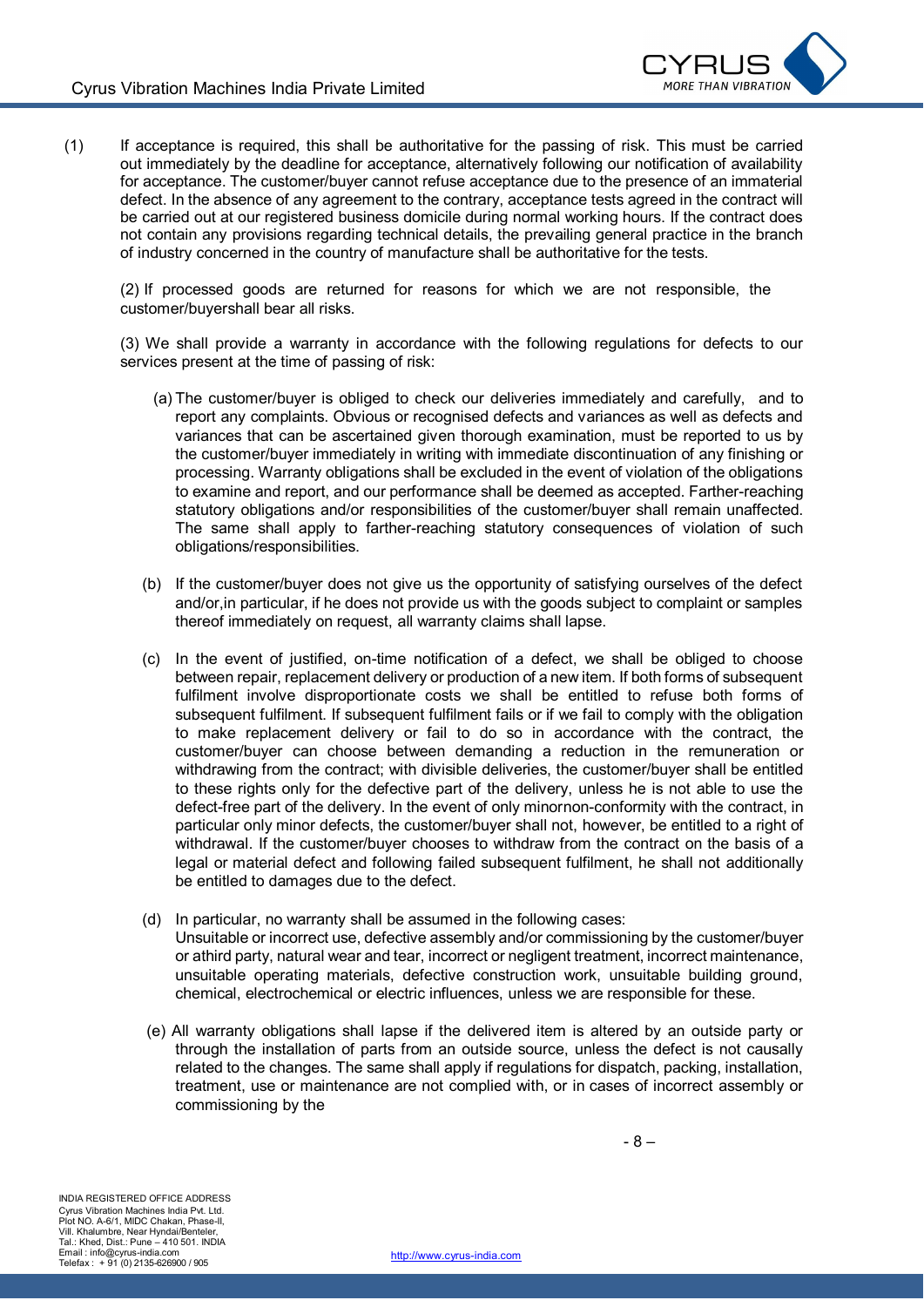

customer/buyer or third parties. If the delivered item is damaged through incorrect treatment, a warranty shall be excluded. In particular, we shall not be liable for incorrect storage or unsuitable operating materials as well as for climatic or other influences.

- (a)If a defect reported turns out to be unjustified, the customer/buyer is obliged to reimburse us for all costs incurred by us as a result.
- (b) The above limitations of liability do not apply to claims of the customer/buyer based on product liability. We shall assume product liability in accordance with the respectively Indian applicable laws. Liability over and beyond the statutory rulings is hereby excluded. In addition, the limitations of liability shall not apply in cases of injury to life, limb or health of the customer/buyer that can be attributed to us.
- (c) Replacement shall only be provided for missing parts if their delivery is documented through a delivery note signed by us and the risk for the missing parts has passed to us. Upon receipt, we shall accept the goods, delivered to us by the customer/buyer, subject to the reserve of factually correct information concerning the weight or the capacity for finishing. A check will be carried out during production. Consequently, missing parts delivered in large quantities will only be replacedif their delivery is documented, and the quantity or the weight has been ascertained jointly during acceptance.
- (d) A defect to a partial delivery shall not entitle the customer/buyer to cancel the entire contract.
- (e) Warranty claims based on a defect to our deliveries and services are limited to a maximum of twice the amount of the net price invoiced by us for the finishing or processing. This limitation of liability shall not apply if a defect causes damage to items of the customer/buyer or to persons; assuch the statutory provisions shall apply.

(2) If use of the delivered item leads to the violation of industrial property rights or copyright in India, we shall, as a fundamental rule and at our expense, obtain the right to continued use for the customer/buyer or modify the delivered item in a manner that is reasonable for the customer/buyer, such that it no longer violates protected privileges. If this is not possible at economically appropriate conditions or within an appropriate period, the customer/buyer shall be entitled to withdraw from the contract. Given the preconditions stated, we shall also be entitled to withdraw from the contract. In addition, we shall indemnify the customer/buyer against claims of the corresponding owners of protected privileges that are undisputed or have been established by declaratory judgment.

The above mentioned obligations shall only apply if

- a) the customer/buyer informs us immediately of violations of protected privileges or copyrightasserted
- b) the customer/buyer supports us in an appropriate scope in defence against the claims asserted ormakes it possible for us to carry out the modification measures
- c) the right is reserved for us to take all defence measures including out-of-court rulings
- d) the legal defects are not based on instructions of the customer/buyer, and
- e) the violation of rights has not been caused by the customer/buyer having altered the delivereditem arbitrarily or used it in a non-contractually-conform manner.

(3) Advising by our employees shall not constitute either a contractual legal relation or an accessory obligation from the contract, with the result that we shall not be liable for any such advising, subject to the reserve of express written agreements to the contrary.

 $-9 -$ 

(4)The period of limitation shall not be extended by the replacement of parts within the scope of the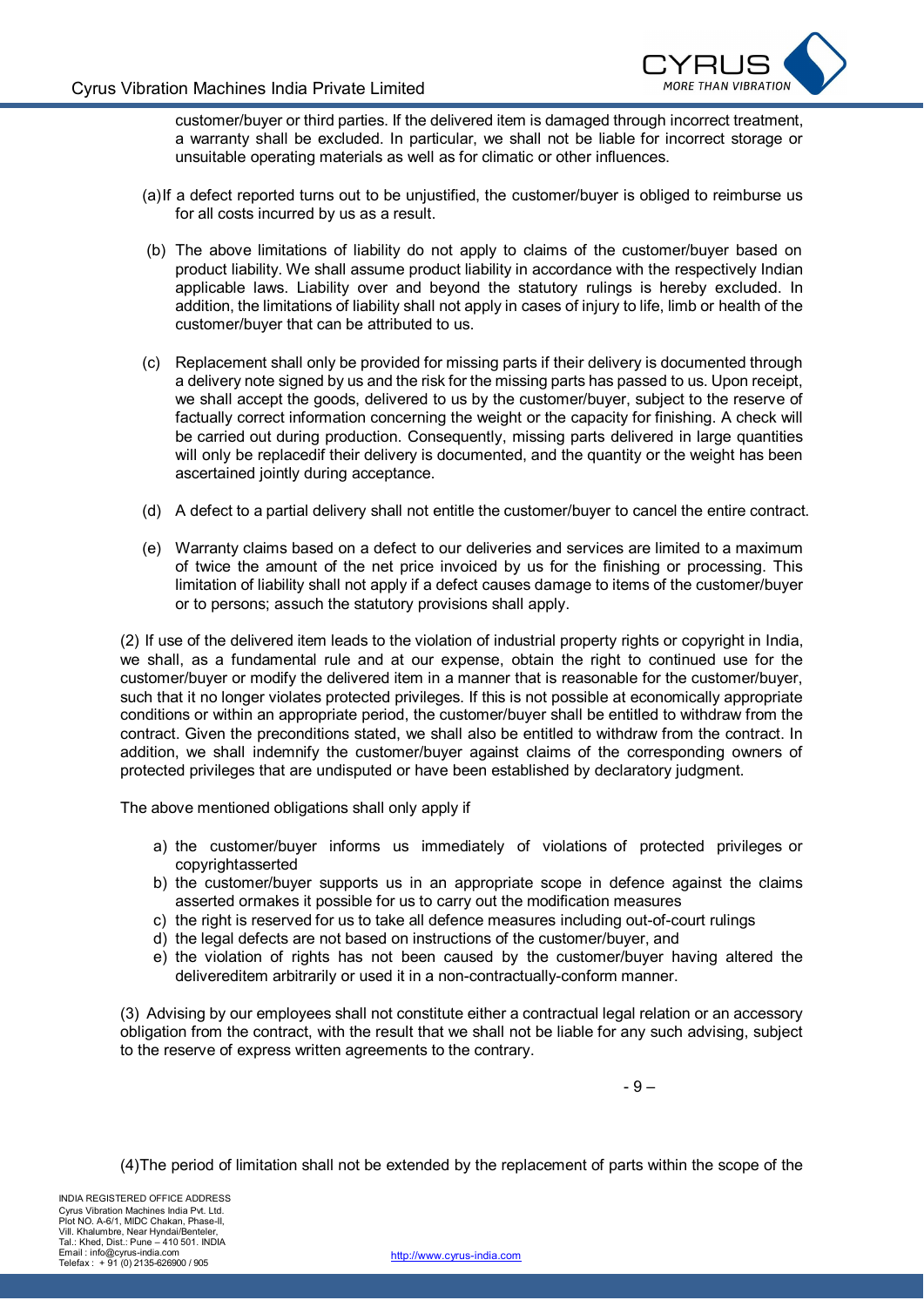

performance of repair work or by replacement deliveries.

#### (5) Liability

We shall be liable without limitation for intent and gross negligence and also in the event of slightly negligent conduct in case of injury to life, limb or health. Above and beyond, slightly negligent conduct on our part shall only result in liability for damages if "essential contractual obligations" (major obligations)are violated. "Essential contractual obligations" are obligations that protect essential legal positions of the contract partner, which the contract must guarantee in view of its content and purpose. Also essential are the obligations with which compliance is indispensable for achievement of the contractual purpose andthe observance of which the contractual partner regularly trusts and is entitled to expect. However, in the event of a slightly negligent breach of material contractual obligations, liability is limited to foreseeable damage typical of the contract. A change in the burden of proof to the disadvantage of the contractual partner is not associated with the above provisions. Liability for indirect and unforeseeable damages, loss of production and use, loss of profit, failure to achieve savings and financial losses due to third-party claims is excluded in the case of simple negligence - except in the case of injury to life, limb or health. However, the above limitations or exclusions of liability do not apply to any mandatory statutory liability without fault (e.g. under the Indian Product Liability Act) or liability under a guarantee without fault. Insofar as liability is excluded or limited under the above provisions, this shall also apply to the personal liability of our employees, workers, representatives, bodies and vicarious agents.

(6) All claims of the customer/buyer for defects shall become statute barred one year following delivery of the goods or - in the event of contracts for work and services - one year following acceptance of the work or service. Rulings to the contrary shall only apply if we have maliciously failed to disclose the defect, or if this involves a construction and/or goods which have been used for a construction in accordance with their normal use and have caused the defect to this construction.

(7) Claims of the customer/buyer for damages based on a defect shall become statute barred one year after delivery of the goods or, in the case of contracts for work and services, after acceptance of the work or services. This shall not apply if the defect is the result of intentional conduct or gross negligence or failure to respect guarantees, as well as in cases of damages attributable to us from injury to life, limb or health.

(8) Negotiations between the parties shall not lead to interruption of the period of limitation as per Indian law.

(9) It is the exclusive responsibility of the customer/buyer to ensure that the goods are suitable for their special purpose in terms of quality and features. Accordingly, a lack of suitability shall not create any claims whatsoever, unless we have given explicit written assurance of the suitability of the goods for the envisaged purpose. Information on characteristics provided by us does not constitute a guarantee in the legal sense. Any manufacturer's guarantees shall remain unaffected.

#### **VII. Concluding provisions**

(1) Personal data of the customer/buyer will be stored in accordance with the Data Protection Act to enable the performance of tasks as well as written and business matters.

(2) Place of performance and place of jurisdiction for all disputes in connection with any business transaction governed by the present General Terms and Conditions of Business is our registered office – for legal action taken both by and against us. This provision shall not apply to business dealings with

 $-10-$ 

customers/buyers who are neither businessmen as defined in the Indian Commercial Code nor

INDIA REGISTERED OFFICE ADDRESS Cyrus Vibration Machines India Pvt. Ltd. Plot NO. A-6/1, MIDC Chakan, Phase-II, Vill. Khalumbre, Near Hyndai/Benteler, Tal.: Khed, Dist.: Pune – 410 501. INDIA Email : info@cyrus-india.com Telefax : + 91 (0) 2135-626900 / 905

http://www.cyrus-india.com